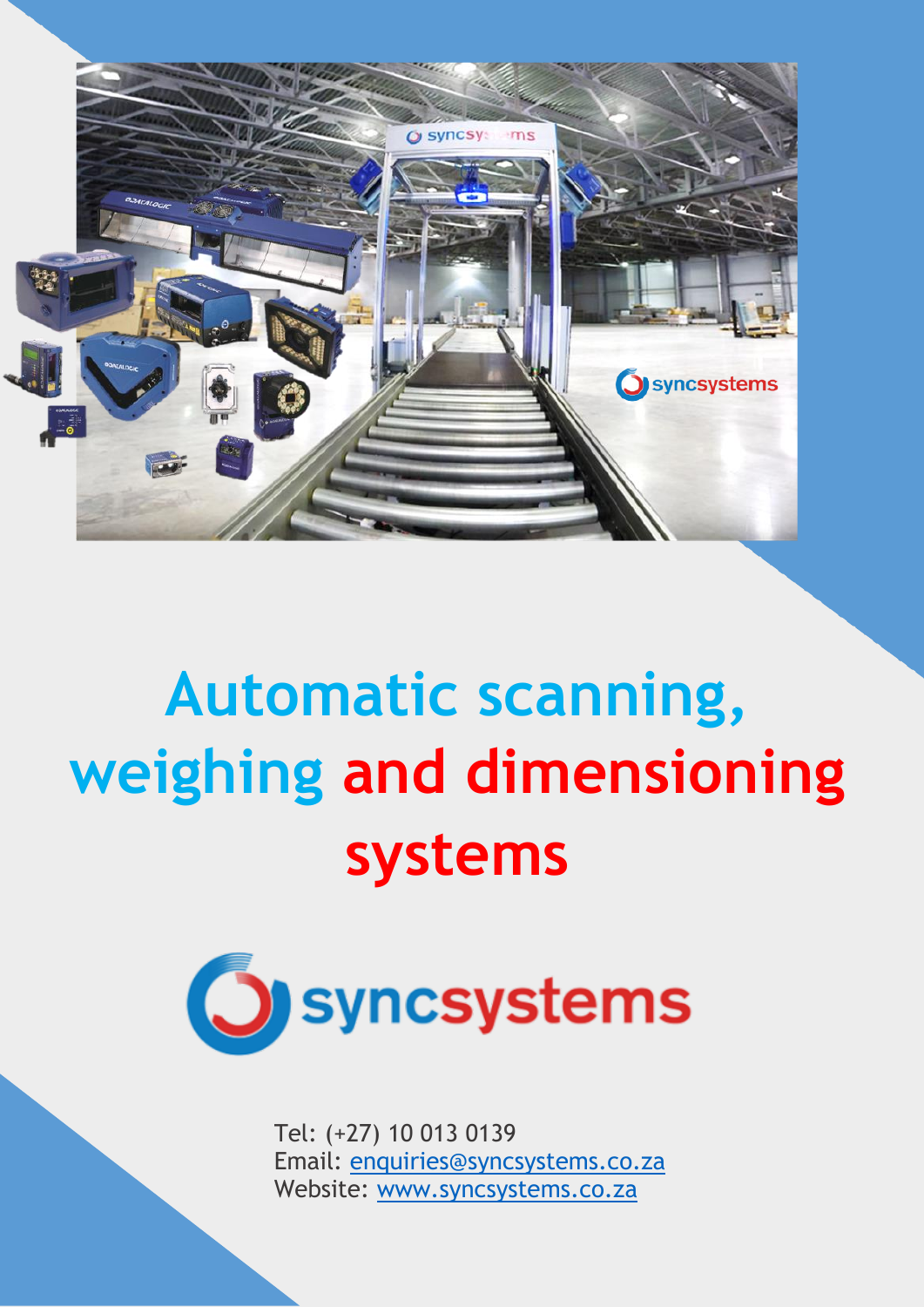#### Industries & Applications



Our solutions ensure efficient and effective Data Collection for Couriers, Airports, Warehouse operators and sorting processes. With best practice Integrated Solutions, robust Project Management, and unparalleled Technical Support for the Transportation and Logistics industries.

#### **Logistics**

- Stationary Industrial Scanners
- Industrial Hand Held Scanners
- Mobile Computers

Dedicated Logistics and Third Party Logistics organizations keep commerce in motion moving materials to factories, stock to distribution centres and items to retailers.

# **Airport**

- Mobile Computers
- Stationary Industrial Scanners
- Industrial Hand Held Scanners
- General Duty Hand Held Scanners

To keep travellers moving and tight schedules on time, airports rely on data capture solutions.

## **Courier & Parcels**

- Stationary Industrial Scanners
- Dimensioner's
- Mobile Computers

Enterprises rely on couriers to keep merchandise and materials moving efficiently while maintaining security and traceability.

#### **Pharmaceutical**

- Stationary Industrial Scanners
- Dimensioner's
- Optical Character Recognition

Data capture in healthcare assures quality care, effective medications, and safety for patients and providers.

**Syncsystems** 









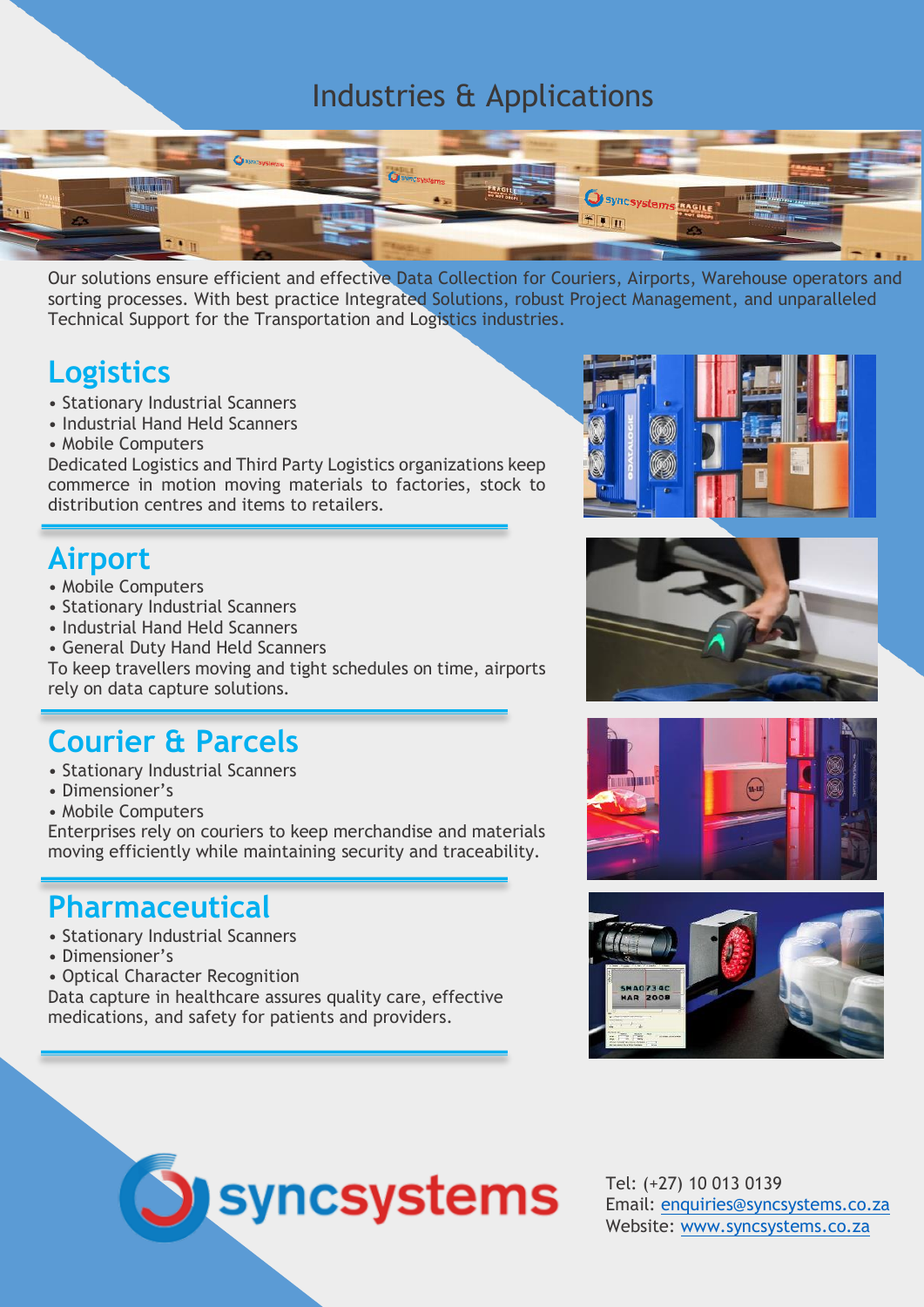# Sync Systems customized scanning, weighing and dimensioning solutions (SWAD) for maximum process reliability and competitiveness.



Sync Systems offers dimensioning solutions powered by Datalogic that work on the principle of time of flight, to accurately measure the dimensions of parcels combined with a very accurate weight scale to provide you with accurate measurement of volume, weight and dimensions of parcels.

# **Scanning**

With innovative new scanning technology, barcode information and images can be transferred to your IT Database or any PC as required. With a modular design, multiple XRF410N solutions can be combined for applications with wide conveyor belts or multi-side reading.





# **Weighing**

 Sync Systems offers both dynamic and static parcel weighing systems with seamless integration into any sorter, conveyor or production line.





Tel: (+27) 10 013 0139 Email: [enquiries@syncsystems.co.za](mailto:enquiries@syncsystems.co.za) Website: [www.syncsystems.co.za](http://www.syncsystems.co.za/)